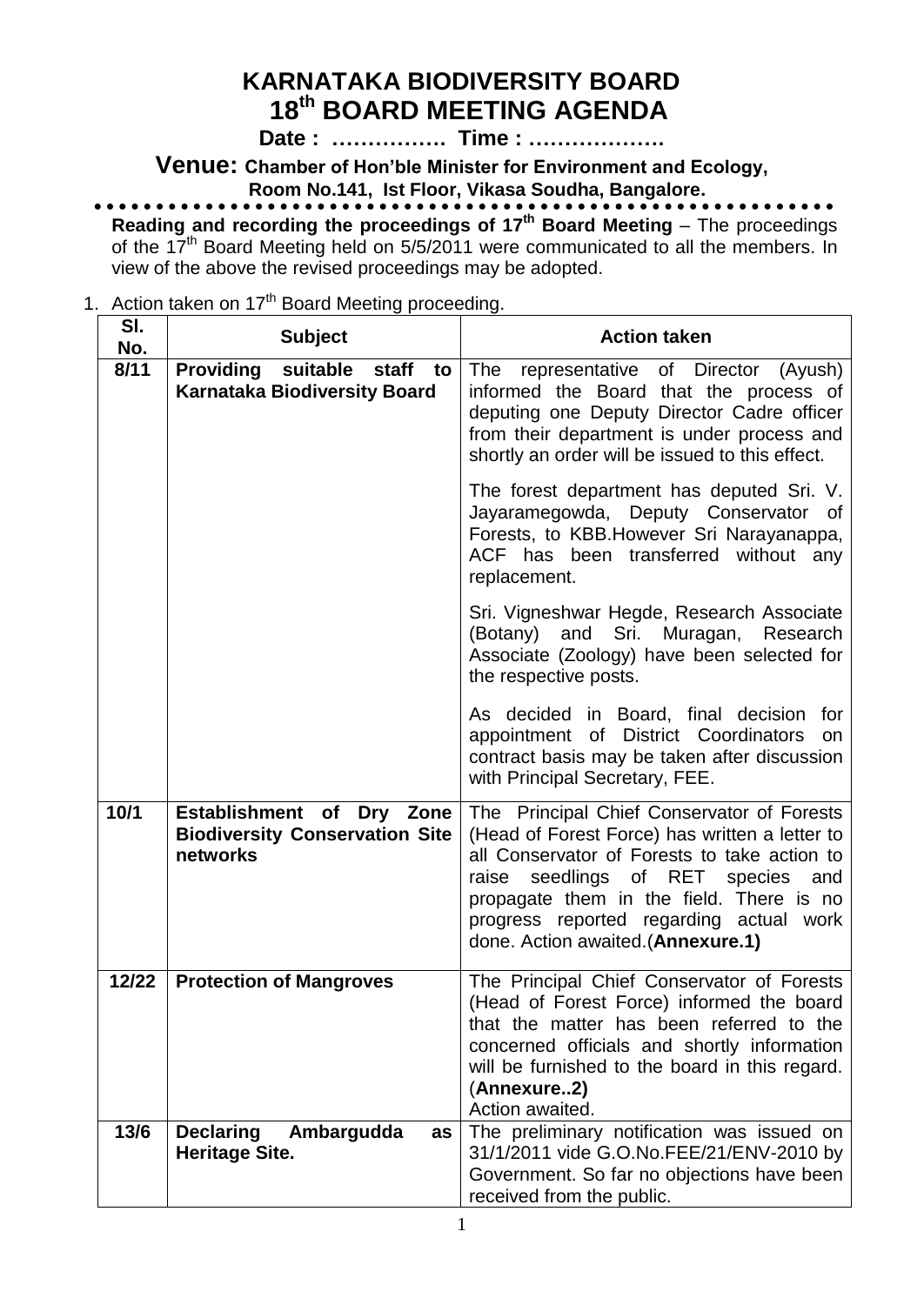| 13/11 | <b>Bt. Brinjal - Bt. Crop</b>                                                                                        | National Biodiversity Authority had directed<br>to furnish the details as under:                                                                                                                                                                                                                                                                                                                                                                                                                                                                                                                                                                    |
|-------|----------------------------------------------------------------------------------------------------------------------|-----------------------------------------------------------------------------------------------------------------------------------------------------------------------------------------------------------------------------------------------------------------------------------------------------------------------------------------------------------------------------------------------------------------------------------------------------------------------------------------------------------------------------------------------------------------------------------------------------------------------------------------------------|
|       |                                                                                                                      | 1. Status of progress of implementing the<br>agreements / sub-agreements between with<br>UAS, Dharwar with M/s.Mahyco and M/s.<br>Sathguru, also information about the use of<br>locally adapted cultivars in this programme<br>disclosing their identities.                                                                                                                                                                                                                                                                                                                                                                                        |
|       |                                                                                                                      | 2. Objectives of M/s. Mahyco and M/s.<br>Satguru to enter into above agreements and<br>stage of achieving those<br>objectives,<br>research materials and results shared so far.                                                                                                                                                                                                                                                                                                                                                                                                                                                                     |
|       |                                                                                                                      | In its 20 <sup>th</sup> Authority meeting held on<br>20/6/2011 the National Biodiversity Authority<br>discussed on alleged violation by M/s.<br>Mahyco,<br>M/s.<br>Monsanto<br>their<br>and<br>collaborators for accessing and using local<br>brinjal varieties for development of Bt. Brinjal<br>without prior approval of the competent<br>authorities and it was decided that National<br>Biodiversity Authority may proceed legally<br>against M/s. Mahyco, M/s. Monsanto and all<br>others concerned to take the issue to its<br>logical conclusion. (Annexure3)                                                                               |
|       |                                                                                                                      | Further intimation / guidance from National<br>Biodiversity Authority is awaited.                                                                                                                                                                                                                                                                                                                                                                                                                                                                                                                                                                   |
| 13/12 | Vegetation Mapping by Forest<br><b>Survey of India</b>                                                               | Chief<br>representative<br>The<br>of<br>Principal<br>Conservator of Forests<br>(Head of<br>Forest<br>Force) informed the board in its $17th$ Board<br>Meeting that the report will be furnished<br>shortly. Action waited. (Annexure 4)                                                                                                                                                                                                                                                                                                                                                                                                             |
| 14/1  | Removal of some species from<br>purview of Biological<br>the<br>2002<br><b>Diversity Act</b><br>under<br>Section-40. | The board was apprised of the report<br>furnished by Dr. Subhash Chandra and as it<br>was decided in the 17 <sup>th</sup> Board meeting,<br>letters were written to Forest<br>department<br>asking for regulation of harvesting of<br>Cinnamomum sps, and in case of Curcuma<br>angustifolia, to come out with the method of<br>extraction in order to reduce the over<br>exploitation of the species. Letter was also<br>written to Secretary (E&E) dept of FEE<br>requesting to write to central government to<br>exclude Curcuma angustifolia from the list of<br>190 plant species notified u/s 40 of the<br>Biodiversity Act 2002. (Annexure5) |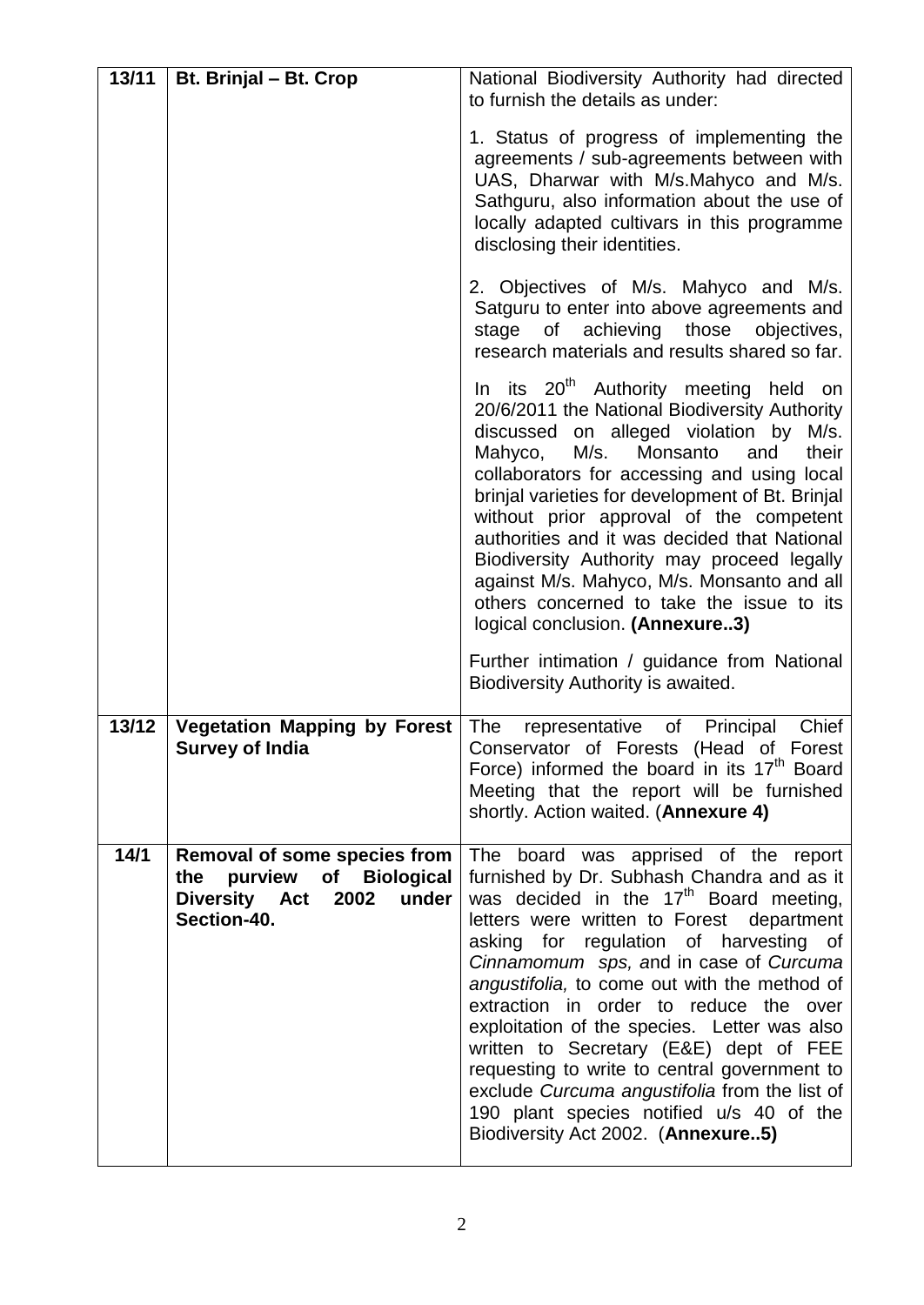| 14/3 | <b>Declaring Heritage Sites</b>                              | Govt. vide letter No FEE 108 ENV 2008 dt<br>20/7/2011 has directed member secretary to<br>put up following points in the board meeting<br>for discussion on Netrani island:-<br>a) Commandore, Naval base, Karwar in<br>their letter dated 27/8/2011 addressed<br>Secretary, GoK<br>Chief<br>had<br>to<br>requested to handover the jurisdiction<br>of Netrani Island to the Indian Navy for<br>gun firing practice which is essential<br>for the security of the nation.<br>b) In one of the meetings held under the<br>Chairmanship of the Chief Secretary,<br>the issue was raised by the Sr.<br>officers of Naval Base and they had<br>requested for handing over the island<br>to Naval base. They had mentioned<br>that the war preparedness of the navy<br>be severely affected to<br>will<br>the<br>detriment of the nation's interest.<br>c) Kannada and culture department has<br>also requested to declare Netrani<br>Island as Heritage site vide U.O Note<br>dated 23/6/2011. (Annexure6) |
|------|--------------------------------------------------------------|--------------------------------------------------------------------------------------------------------------------------------------------------------------------------------------------------------------------------------------------------------------------------------------------------------------------------------------------------------------------------------------------------------------------------------------------------------------------------------------------------------------------------------------------------------------------------------------------------------------------------------------------------------------------------------------------------------------------------------------------------------------------------------------------------------------------------------------------------------------------------------------------------------------------------------------------------------------------------------------------------------|
|      |                                                              | The reply from Defence Secretary, Govt. of<br>India is awaited.<br>The subject is placed before the Board for<br>deliberation and further needful.                                                                                                                                                                                                                                                                                                                                                                                                                                                                                                                                                                                                                                                                                                                                                                                                                                                     |
| 14/4 | <b>Heritage</b><br><b>Site</b><br>Management<br><b>Rules</b> | <b>The</b><br>for<br>draft<br><b>Rules</b><br>Management<br>Conservation of Heritage Site has been<br>submitted to National Biodiversity Authority.<br>Approval of rules by National Biodiversity<br>Authority is awaited.                                                                                                                                                                                                                                                                                                                                                                                                                                                                                                                                                                                                                                                                                                                                                                             |
| 14/5 | <b>Declaration of Heritage Trees</b>                         | The Karnataka Heritage Tree rules, 2010 has<br>submitted<br>to<br>Government<br>been<br>for<br>consideration and further needful action. All<br>the proposals will be considered together in a<br>comprehensive manner and action will be<br>taken after the issue of notification by the<br>Government.                                                                                                                                                                                                                                                                                                                                                                                                                                                                                                                                                                                                                                                                                               |
| 14/8 | <b>Protection of Estuaries</b>                               | Survey report of Kali and Agnashini estuaries<br>is awaited from Dr. V.N. Naik, by Department<br>of Marine Biology, Karnataka University,<br>P.G.Center, Karwar. In this<br>regard a<br>reminder has been sent to Dr. V.N. Naik, to<br>submit the final report at the earliest.<br>(Annexure. 7)<br>After receipt of the report matter will be                                                                                                                                                                                                                                                                                                                                                                                                                                                                                                                                                                                                                                                         |
|      |                                                              | processed.                                                                                                                                                                                                                                                                                                                                                                                                                                                                                                                                                                                                                                                                                                                                                                                                                                                                                                                                                                                             |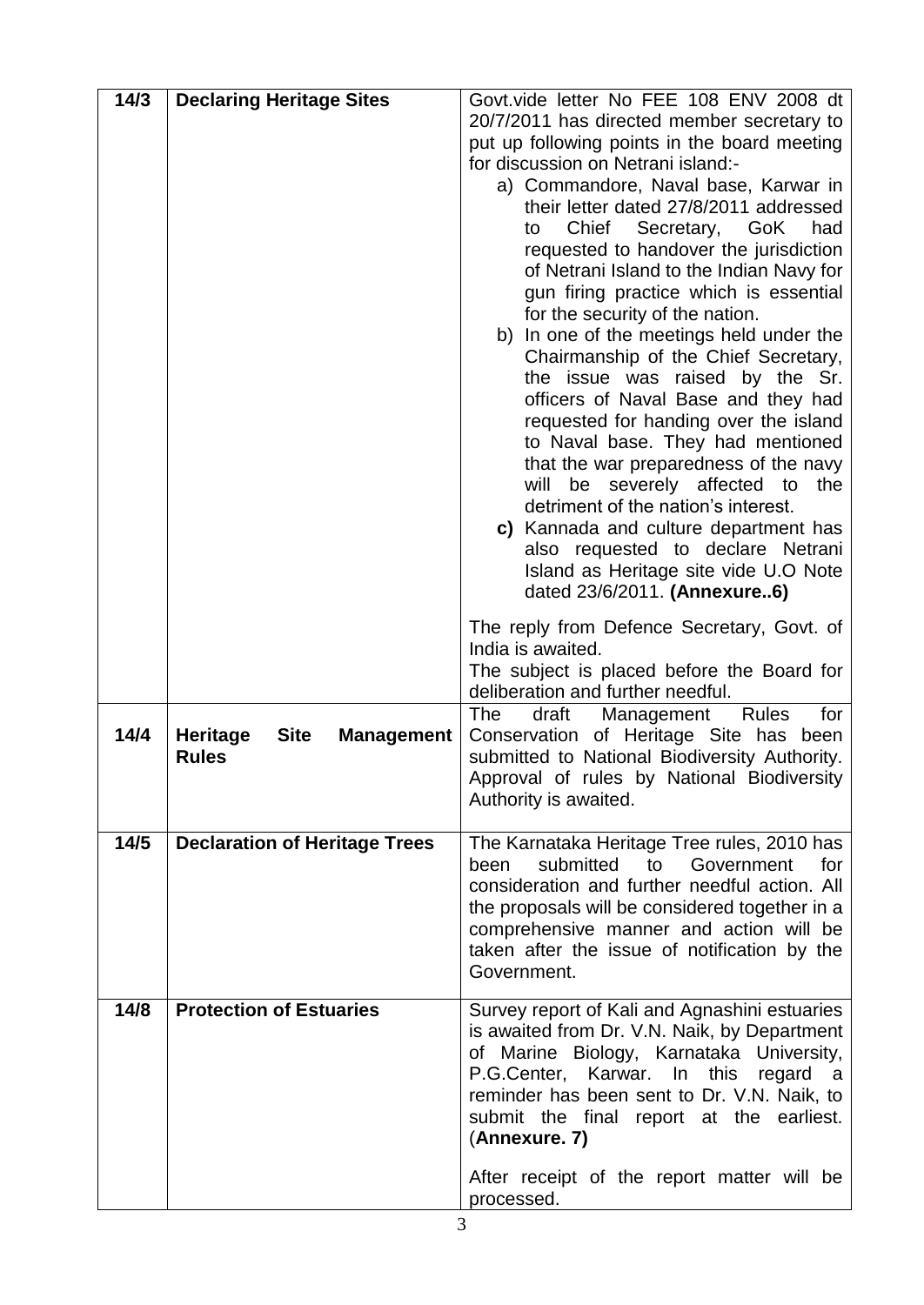| 14/9  | Preparation of documentary<br>film                                                                                  | Expression of Interest was invited through<br>advertisement from various agencies and<br>individuals for preparation of documentary<br>film. The agencies participated in the tender<br>could not meet the standards set by the<br>Board. Hence the tender was cancelled.<br>Action is taken to invite Expression of<br>Interest again.                                                                                                                                                                                                                         |
|-------|---------------------------------------------------------------------------------------------------------------------|-----------------------------------------------------------------------------------------------------------------------------------------------------------------------------------------------------------------------------------------------------------------------------------------------------------------------------------------------------------------------------------------------------------------------------------------------------------------------------------------------------------------------------------------------------------------|
| 14/10 | <b>Conference</b><br><b>Biodiversity</b><br>of<br><b>Committees</b><br><b>Management</b><br>in.<br><b>Bangalore</b> | The letter has been addressed to Principal<br>Chief Conservator of Forests to direct all<br>DCFs (SF) to submit the list of 10 members<br>of different BMCs in their concerned districts.<br>It is estimated that about Rs 5 lakhs will be<br>needed for the conference. In view of<br>insufficient staff and lack of infrastructure in<br>the<br>board to conduct the state<br>level<br>conference, a suitable institute is to be<br>requested for the purpose. Alternatively,<br>awareness programmes at regional levels<br>are being conducted. (Annexure.8) |
| 14/11 | <b>Amendment to Karnataka Tree</b><br><b>Preservation Act.</b>                                                      | The representative of PCCF has informed<br>the board in the last board meeting that a<br>Consultative Workshop involving Farmers,<br>Environmentalists, NGOs and Senior Forest<br>Officers was conducted in Aranya Bhawan<br>3/8/2010 and proceedings<br>of<br>the<br>on<br>workshop<br>has<br>been<br>submitted<br>the<br>to<br>Government. A letter has been addressed to<br>PCCF to inform the latest developments in<br>this regard. (Annexure.9)                                                                                                           |
| 14/13 | Preparation of district level<br><b>Action plan on Biodiversity</b>                                                 | The Board has informed all the CEOs of Zilla<br>Panchayaths to prepare district biodiversity<br>Action plan as early as possible and submit<br>the same to the Board. The RDPR Dept. has<br>issued a circular in this matter.                                                                                                                                                                                                                                                                                                                                   |
| 14/14 | Project proposal of Pilukula<br><b>Nisarga Dhama Society (R)</b>                                                    | pursuance of Government order an<br>In.<br>agreement has been signed between Board<br>and Society for taking up the work. Rs.14.00<br>lakhs has been released. The action plan on<br>Establishment of Herbarium and a Botanical<br>Museum of the Plants of Western Ghats has<br>been received by the Pilukula Nisarga<br>Dhama Society (R). Remaining amount will<br>released<br>after receipt of UC and<br>be<br>Progress report.                                                                                                                              |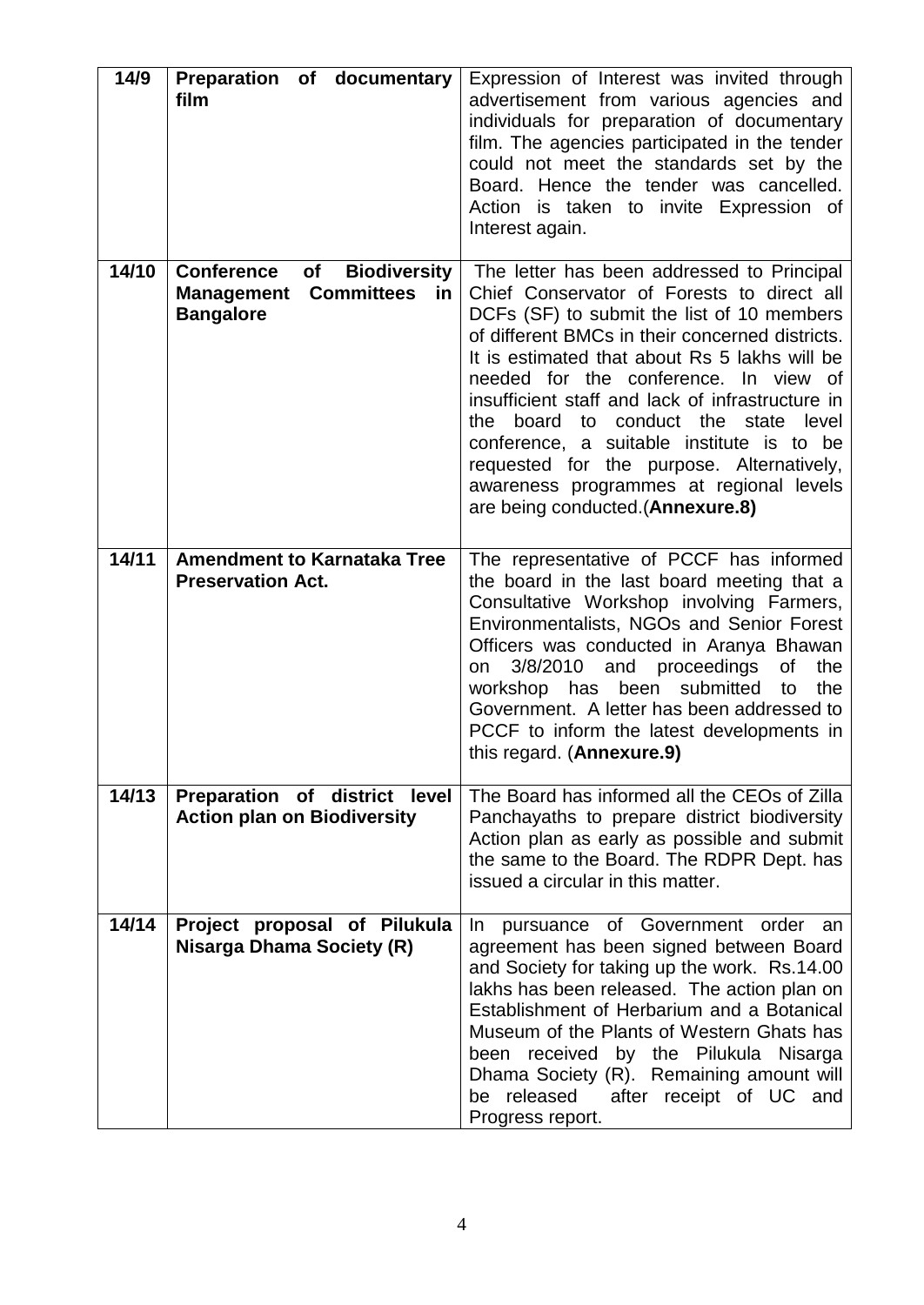| 14/16 | Project proposal of Baseline<br>profiling of Cultural-Heritage<br><b>Biodiversity</b><br><b>Resources</b><br>in<br><b>Select</b><br>Eco-Zones<br>of<br>Karnataka. | A MoU has been signed between Member<br>Secretary, KBB and Project Advisor of<br>implementation<br><b>IINDICUS,</b><br>agency,<br>Tharikere. Accordingly, 50% of the project<br>cost has been released to IINDICUS as the<br>first installment. The work is under progress.                                                                                                |
|-------|-------------------------------------------------------------------------------------------------------------------------------------------------------------------|----------------------------------------------------------------------------------------------------------------------------------------------------------------------------------------------------------------------------------------------------------------------------------------------------------------------------------------------------------------------------|
| 15/1  | <b>Declaration of Natural Heritage</b><br><b>Sites</b>                                                                                                            | As per decision of the Board, a reminder has<br>DCF, Sagar<br>sent to<br>asking<br>been<br>for<br>of the detailed<br>submission<br>report and<br>proposal on Hosagunda sacred grove of<br>Sagar taluk. After receiving the report matter<br>will be referred to Expert Committee.                                                                                          |
| 15/2  | <b>Declaration</b><br><b>of</b><br>Agro<br><b>Biodiversity Heritage Site</b>                                                                                      | Assistant Directors of Agriculture of Sorab,<br>Sagar and Sirsi taluks have been asked to<br>collect relevant information to declare Varada<br>River Basin as Agro Biodiversity heritage<br>site. They have been asked to submit the<br>proposals through DCFs (SF). ADA Sirsi has<br>submitted the proposal and the proposals<br>from Sorab and Sagar taluks are awaited. |
|       |                                                                                                                                                                   | The subject will be placed before the Expert<br>committee after receipt of comprehensive<br>proposals.                                                                                                                                                                                                                                                                     |
| 15/3  | <b>Declaration</b><br>river<br><b>of</b><br>some<br>patches as Heritage Site                                                                                      | <b>Fisheries</b><br>Department<br>with<br>The<br>lot of<br>persuasion has declared 7 patches out of<br>identified 16 patches, as Fish sanctuaries,<br>Karnataka<br>Inland<br>under<br>fisheries<br>Conservation, Development and Regulation<br>$Act - 1996.$                                                                                                               |
|       |                                                                                                                                                                   | As decided in the Board a reminder has been<br>addressed to the Director, Department of<br>Fisheries to furnish the opinion for declaring<br>remaining 9 patches as Fish sanctuaries by<br>Fisheries Department. (Annexure.10)                                                                                                                                             |
|       |                                                                                                                                                                   | The reply is awaited.                                                                                                                                                                                                                                                                                                                                                      |
| 15/10 | <b>Integrated Ecological Carrying</b><br>Capacity<br>study<br><b>of</b><br><b>Uttara</b><br><b>Kannada District</b>                                               | As decided in the 17 <sup>th</sup> Board Meeting a<br>review meeting was held on 23/6/2011 in the<br>Chambers of Principal Secretary, FEE, GoK.                                                                                                                                                                                                                            |
|       |                                                                                                                                                                   | In the meeting it was suggested to study<br>incorporate<br>strategies<br>team<br>to<br>οf<br>conservation of the Fish diversity and specify<br>the species of plants for afforestation in order<br>to prevent lands slides.                                                                                                                                                |
|       |                                                                                                                                                                   | And in the meeting it was observed that till<br>now only resources study, data collection is                                                                                                                                                                                                                                                                               |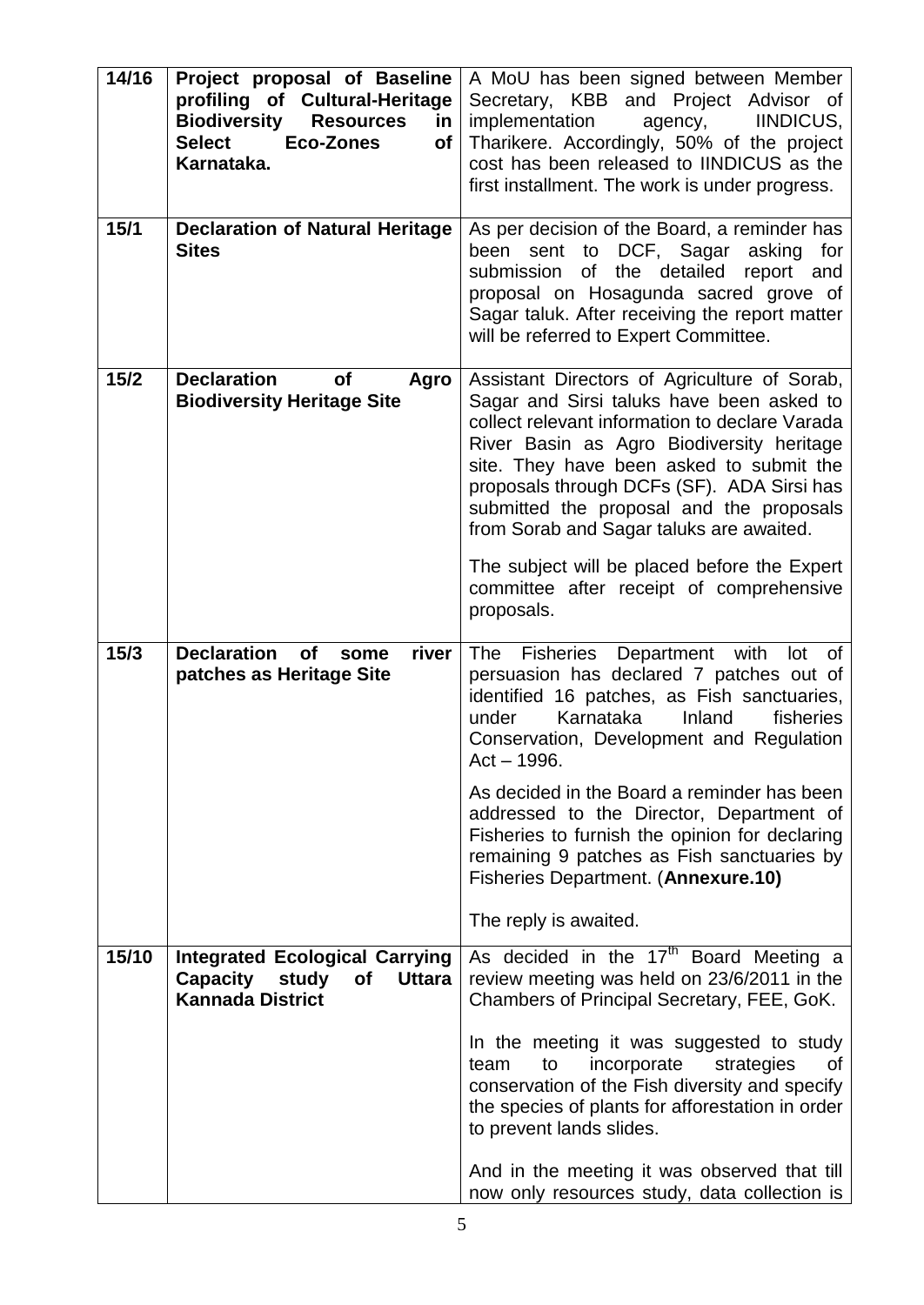|       |                                                                                                                                                                                          | being done and the real work of Carrying<br>Capacity is yet to be done.<br>It was also suggested to come out with<br>concrete findings to harness the natural<br>resources of district for developmental works<br>without crossing threshold limits of Ecological<br>Carrying Capacity.<br>An amount of Rs.20.00 lakhs has been<br>released as II Installment.                                                                                                                                                                                                                                                                                                      |
|-------|------------------------------------------------------------------------------------------------------------------------------------------------------------------------------------------|---------------------------------------------------------------------------------------------------------------------------------------------------------------------------------------------------------------------------------------------------------------------------------------------------------------------------------------------------------------------------------------------------------------------------------------------------------------------------------------------------------------------------------------------------------------------------------------------------------------------------------------------------------------------|
| 15/12 | <b>Declaration</b><br><b>of</b><br>Sri.<br>Lakshmikantha<br>Swamy,<br><b>Medicinal</b><br>Eco-park,<br>(Sri<br>Devaragudda<br>Giri),<br>Padmanabhanagar, Bangalore,<br>as heritage site. | A letter has been addressed to DCF (SF),<br>Bangalore (Urban) asking to form a BMC in<br>covering Sri. Lakshmikantha<br>the<br>area<br>Swamy, Medicinal Eco-park, Devaragudda<br>(Sri Giri), Padmanabhanagar, Bangalore and<br>to send the proposal to declare this place as<br><b>Biological Diversity Heritage Site.</b><br>(Annexure 11) The reply is awaited.                                                                                                                                                                                                                                                                                                   |
| 16/1  | Establishment of<br>Dry Zone<br>in-situ<br><b>Biodiversity</b><br><b>Conservation sites network.</b>                                                                                     | A MoU has been signed between Member<br>Secretary, KBB and Sr. Programme Officer,<br>(CCNR- IAIM) Bangalore. As per agreement<br>the 50% of the project cost was released for<br>approved work of Establishment of Dry Zone<br>in-situ Conservation<br>Biodiversity<br>sites<br>Network in Karnataka, to be implemented by<br>the CCNR - IAIM, Bangalore.                                                                                                                                                                                                                                                                                                           |
| 16/3  | <b>Declaration of Mango Farm as</b><br>Agro<br><b>Biodiversity</b><br><b>Heritage</b><br>Site.                                                                                           | Proposal has been received from DCF, (SF),<br>Mandya to declare that place as biodiversity<br>heritage site. The proposal was referred to<br>Expert Committee on Biodiversity heritage<br>sites. The committee met on 10/8/2011 and<br>suggested the following:<br>1. Since it is a private property the written                                                                                                                                                                                                                                                                                                                                                    |
|       |                                                                                                                                                                                          | consent by the person and his family<br>should be collected and it should be<br>ensured that the heritage status of land<br>would not be affected in the future.<br>2. Evaluation of Germplasm of the mango<br>present in the land by experts, may be<br>analysis, may be taken<br>DNA<br>up.<br>Evaluation gives authentication<br>on<br>varietal characters and health of trees.<br>3. The committee suggested for exploring<br>possibilities of cloning unique varieties<br>found in the orchard.<br>A proposal has already been submitted<br>by Dr. Nandini, Associate Professor, UAS<br>Bangalore on this subject the same is put<br>up in the Agenda No 18/7. |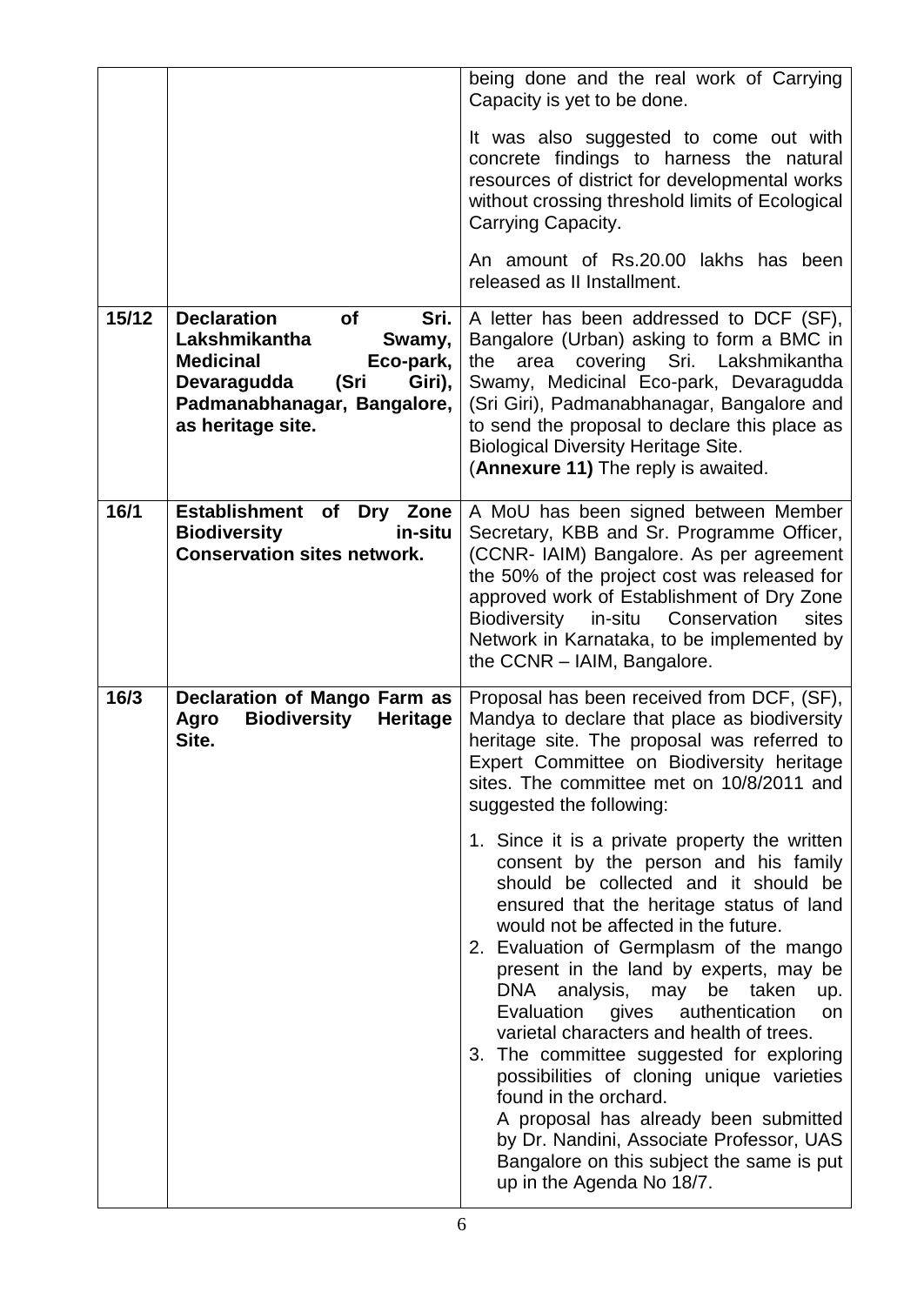| 16/4 | Project on Conservation and<br><b>Utilization of Deep water Rice</b><br><b>Genetic</b><br><b>Resources</b><br><b>of</b><br>the<br>Varada River Course in the<br><b>Western Ghats of Karnataka.</b> | As it was decided in the last Board meeting<br>the project proposal was resubmitted by the<br>Principal Investigator incorporating changes<br>recommended in the Board. The same has<br>been sent to Government for consideration<br>and further needful action. (Annexure.12)                                                                                                                                                                                                                                                                                                                                                                                                    |
|------|----------------------------------------------------------------------------------------------------------------------------------------------------------------------------------------------------|-----------------------------------------------------------------------------------------------------------------------------------------------------------------------------------------------------------------------------------------------------------------------------------------------------------------------------------------------------------------------------------------------------------------------------------------------------------------------------------------------------------------------------------------------------------------------------------------------------------------------------------------------------------------------------------|
| 16/6 | Incentives to farmers who are<br>maintaining<br><b>Traditional</b><br>Varieties of crops.                                                                                                          | The matter was discussed in the Agro<br>Biodiversity Expert Committee meeting and it<br>was decided to prepare a comprehensive<br>proposal in consultation with the experts in<br>the field.                                                                                                                                                                                                                                                                                                                                                                                                                                                                                      |
| 16/7 | <b>Biodiversity</b><br><b>Awareness</b><br>programmes<br>clubs<br>Eco<br>in.<br>established<br><b>NGC</b><br>under<br>programme.                                                                   | It was decided to provide Rs. 2,500/- per Eco<br>Club per year for conducting awareness<br>programmes on biodiversity. The matter is<br>being pursued with Commissioner, Dept. of<br>Public Instructions. The action will be taken<br>after receipt of list of 100 Eco Clubs<br>established in different Schools and Colleges<br>across the State.                                                                                                                                                                                                                                                                                                                                |
| 16/8 | <b>Providing incentives to owners</b><br>of the Heritage trees.                                                                                                                                    | As resolved in the $17th$ Board Meeting the<br>matter was referred to the Expert Committee<br>on Heritage Sites to decide the quantum of<br>expenses.<br>committee met on<br>10/8/2011<br>The<br>and<br>recommended the following:<br>1. One time cash reward of Rs. 5,000 to<br>10,000 to the owners of Heritage trees<br>irrespective of species and size.<br>2. A certificate /plaque should be given to<br>the owner and name board representing<br>symbolic value and history, should be<br>fixed near the tree<br>3. The Heritage tree should be depicted in<br>the tourist map of the district.<br>The other recommendations are already<br>discussed in the last meeting. |
| 16/9 | <b>Providing financial assistance</b><br><b>BMCs</b> for protection<br><b>of</b><br>to<br><b>Biodiversity Heritage Sites.</b>                                                                      | In view of the budget constraints, these<br>works will be undertaken with the grant of<br>sanctioned<br>Rs.4.50 lakhs<br>by National<br>Biodiversity Authority for the same purpose.<br>An amount of Rs. 1.50 lakhs has been<br>released to BMC, Nallur, Bangalore to<br>maintain the Heritage Site and the BMC is<br>asked to submit the action plan.                                                                                                                                                                                                                                                                                                                            |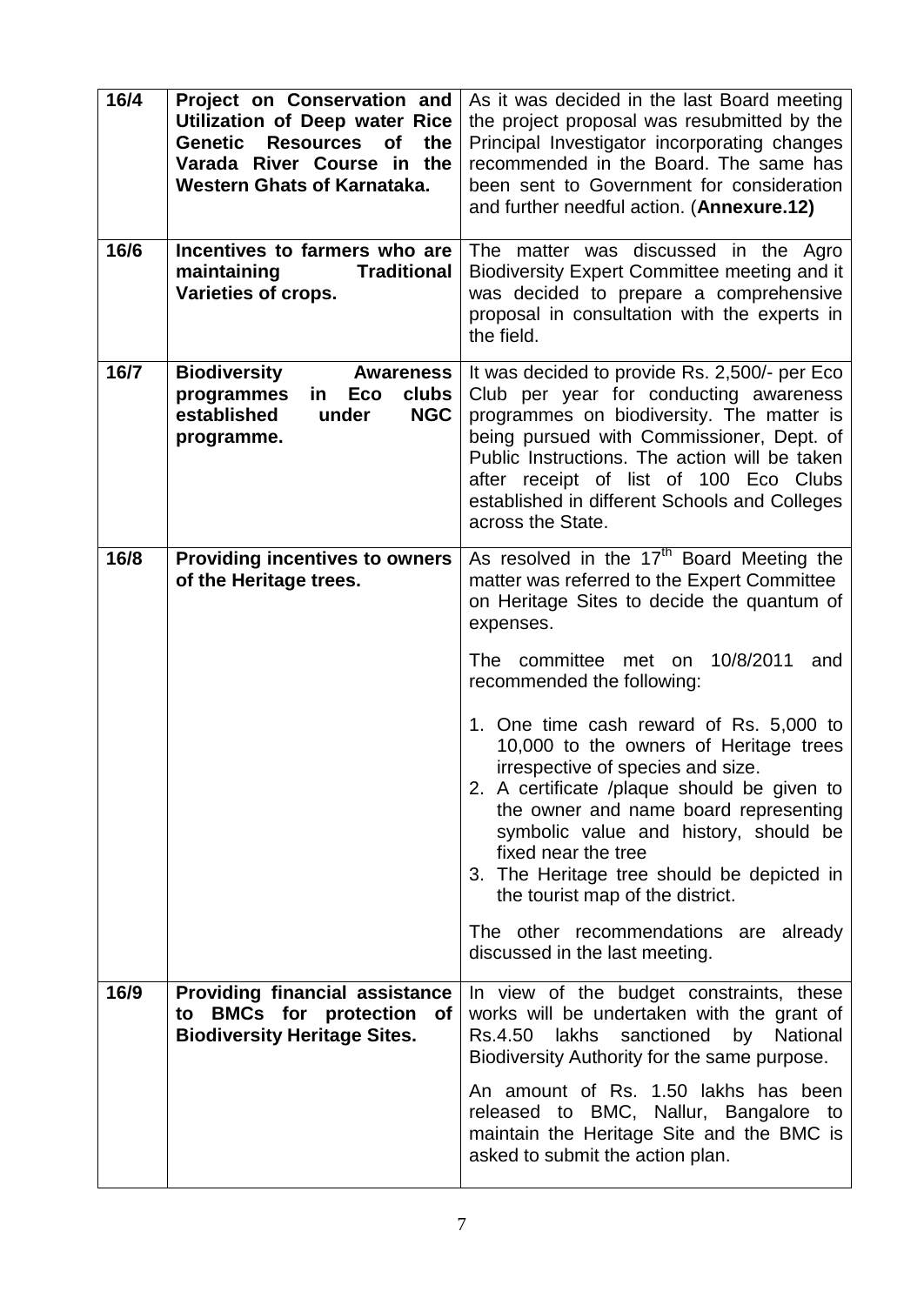| 16/14  | Annual plan of operation for<br>balance amount of Rs. 22.393<br>lakhs.                            | The Annual plan of operation for balance<br>0f<br>Rs.22.393<br>lakhs<br>under<br>amount<br>establishment of Kuvempu Bio-park project<br>was approved in-principle by the Board in its<br>16 <sup>th</sup> Board Meeting. The Secretary (E&E)<br>has been requested to pursue the matter<br>with Department of Finance for necessary<br>revalidation. The reply is awaited.                                                                                                                                                                                                                                                                                                                                                                                                                                                              |
|--------|---------------------------------------------------------------------------------------------------|-----------------------------------------------------------------------------------------------------------------------------------------------------------------------------------------------------------------------------------------------------------------------------------------------------------------------------------------------------------------------------------------------------------------------------------------------------------------------------------------------------------------------------------------------------------------------------------------------------------------------------------------------------------------------------------------------------------------------------------------------------------------------------------------------------------------------------------------|
| $17/2$ | Continuous absence of non-<br>official member in Karnataka<br><b>Biodiversity Board meetings.</b> | As decided in the last Board meeting a letter<br>was addressed to Prof. R. Sukumar,<br>Director, Center for Ecological Sciences,<br>Indian institute of science, Bangalore to<br>furnish his opinion regarding his continuance<br>as the non-official member of the Board.<br>In his reply he mentioned that he could not<br>attend the board meetings due to his pre<br>occupation with his other official works. And<br>he expressed his desire to step down as<br>board member.<br>It is proposed to nominate Dr. Ramaksrihna,<br>former director and advisor, Zoological<br>Survey of India as a new Non-official<br>member of the Board in place of Prof.<br>R.Sukumar. Dr. Ramaksrihna has agreed to<br>work as a non official member of the Board.<br>(Annexure.13)<br>The same is placed before the board for<br>consideration. |
| 17/5   | <b>Biodiversity Atlas</b>                                                                         | In the 17 <sup>th</sup> Board meeting the proposal<br>submitted by ATREE at a revised cost of<br>Rs. 32.338 lakhs was deliberated and it was<br>resolved to request ATREE to reduce the<br>salary component which is Rs. 19.32 lakhs.<br>Accordingly, ATREE has submitted revised<br>proposal the cost of which is Rs. 29.233<br>lakhs. The same is placed before the board<br>for deliberation and further needful.<br>(Annexure.14)                                                                                                                                                                                                                                                                                                                                                                                                   |
| 17/6   | <b>Proposal for Training Farmers</b><br>and Local Communities                                     | As decided in the last board meeting<br>Environment Support Group, Bangalore has<br>been asked to conduct two training of BMC<br>Members, Panchayths, farmers and local<br>communities, local officials, one in North<br>Karnataka and another one is South<br>Karnataka. One training was conducted on<br>8 <sup>th</sup> of August 2011 at Mysore for officers of<br>Forest Department.                                                                                                                                                                                                                                                                                                                                                                                                                                               |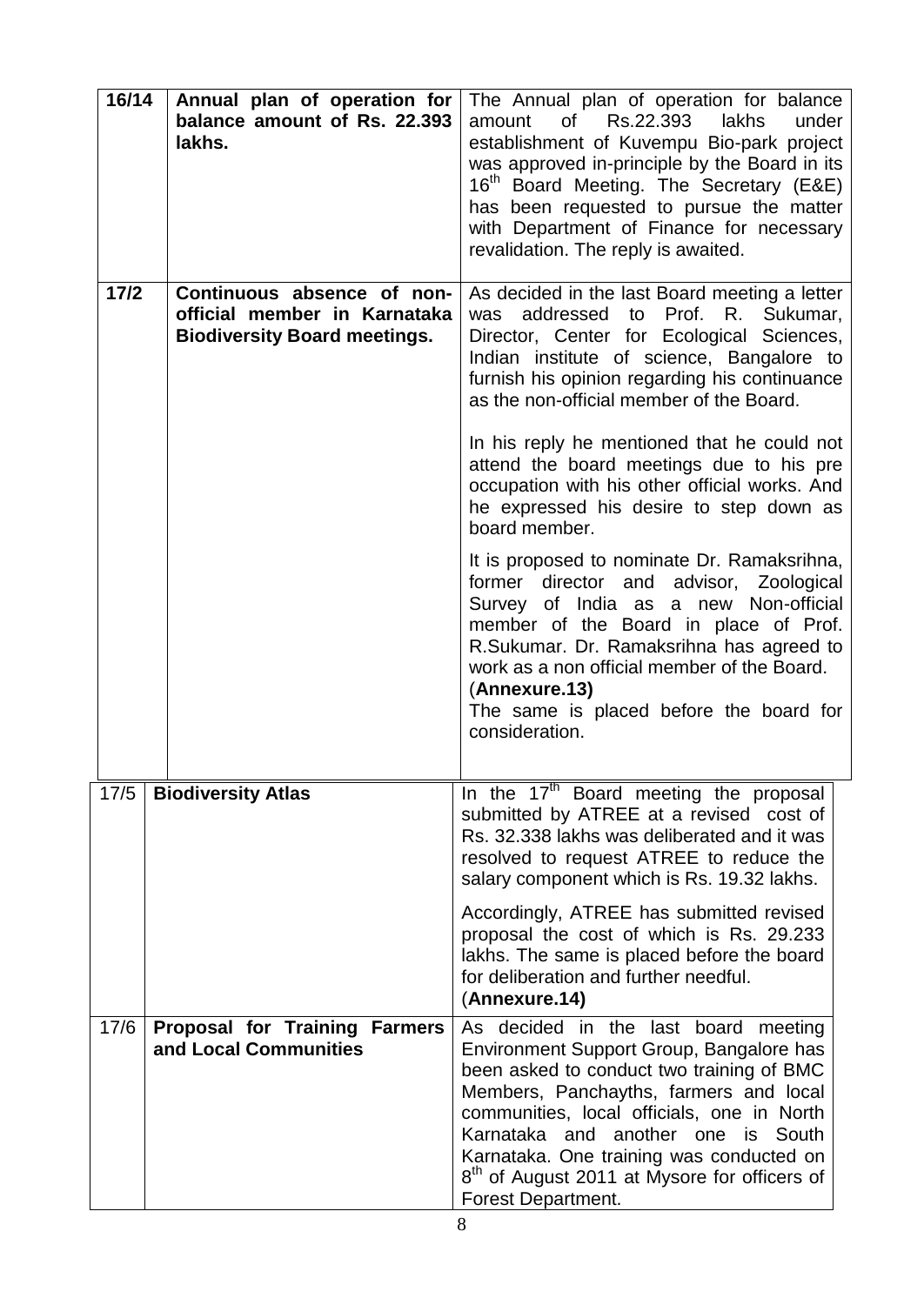|      |                                                                                                                                                                                  | <b>IACM ONDICATO</b>                                                                                                                                                                                                                                                                                                                                                                                                     |
|------|----------------------------------------------------------------------------------------------------------------------------------------------------------------------------------|--------------------------------------------------------------------------------------------------------------------------------------------------------------------------------------------------------------------------------------------------------------------------------------------------------------------------------------------------------------------------------------------------------------------------|
| 18/1 | <b>Project</b><br>submitted<br>by<br><b>Association of Scientists for</b><br>Managing Agriculture, (ASMA),<br>UAS Layout, 6 <sup>th</sup> Cross, RMV II<br>Stage, Bangalore - 94 | Association of Scientists for Managing<br>Agriculture, a Bangalore based NGO has<br>submitted the following proposal on Action<br>Oriented Research Projects for financial<br>assistance.                                                                                                                                                                                                                                |
|      |                                                                                                                                                                                  | Project-1 : Pendal based production of<br>selected fruit, vegetable and flower crops -<br>Cost Rs. 99,000/-<br><b>Project-2:</b> Establishment of<br>Energy<br>Plantation for bio- fuel production – Cost Rs.<br>1.00 lakhs. (Annexure 15)                                                                                                                                                                               |
|      |                                                                                                                                                                                  | The same is placed before the board for<br>consideration.                                                                                                                                                                                                                                                                                                                                                                |
| 18/2 | Project on "Propagation<br><b>of</b><br>pearl spot (Etroplus suratensis)<br>for diversified fish production<br>in Karnataka".                                                    | A project proposal has been submitted by<br>Mr. K. B. Rajanna, Asst. Professor, Fisheries<br>Research and Information Centre, Hebbal,<br>Bangalore under the auspices of Karnataka<br>Veterinary Animal and Fisheries Sciences,<br>University, Bidar (Annexure .16)                                                                                                                                                      |
|      |                                                                                                                                                                                  | The same is placed before the board for<br>consideration.                                                                                                                                                                                                                                                                                                                                                                |
| 18/3 | Proposed seeds bill 2010 and<br>enumeration of reservations on<br>field trials of Bt. Maize.                                                                                     | A letter was addressed by Hon'ble Chief<br>Minister, Bihar to Hon'ble Chief Minister of<br>Karnataka regarding proposed seeds bill<br>2010 and enumeration of reservations on<br>field trials of Bt. Maize, requesting to furnish<br>views of State Government in this regard.<br>(Annexure. 17)<br>As directed by Secretary (E&E) the matter is<br>placed before the board.                                             |
|      |                                                                                                                                                                                  | The proposed Board's view on the subject is<br>placed for deliberation                                                                                                                                                                                                                                                                                                                                                   |
| 18/4 | Providing financial assistance<br>for Formation of Biodiversity<br><b>Management Committees and</b><br>Preparation<br><b>of</b><br>People's<br><b>Biodiversity Registers.</b>    | Formation of BMCs, preparation of PBRs<br>and capacity building programmes are being<br>carried out by DCFs and NGOs selected by<br>KBB.<br>Presently Rs. 300/- at GP level, Rs. 400/- at                                                                                                                                                                                                                                |
|      |                                                                                                                                                                                  | TP level and Rs. 500/- at ZP level is fixed for<br>formation of BMCs. Rs. 32,000/- is fixed for<br>preparation of PBRs and Rs 15000 for<br>awareness training per 50 participants.<br>There has been slow progress in formation<br>of BMCs, preparation of PBRs and capacity<br>building programmes. The DCFs and NGOs<br>involved in this work expressed that is not<br>possible to in carry out quality works with the |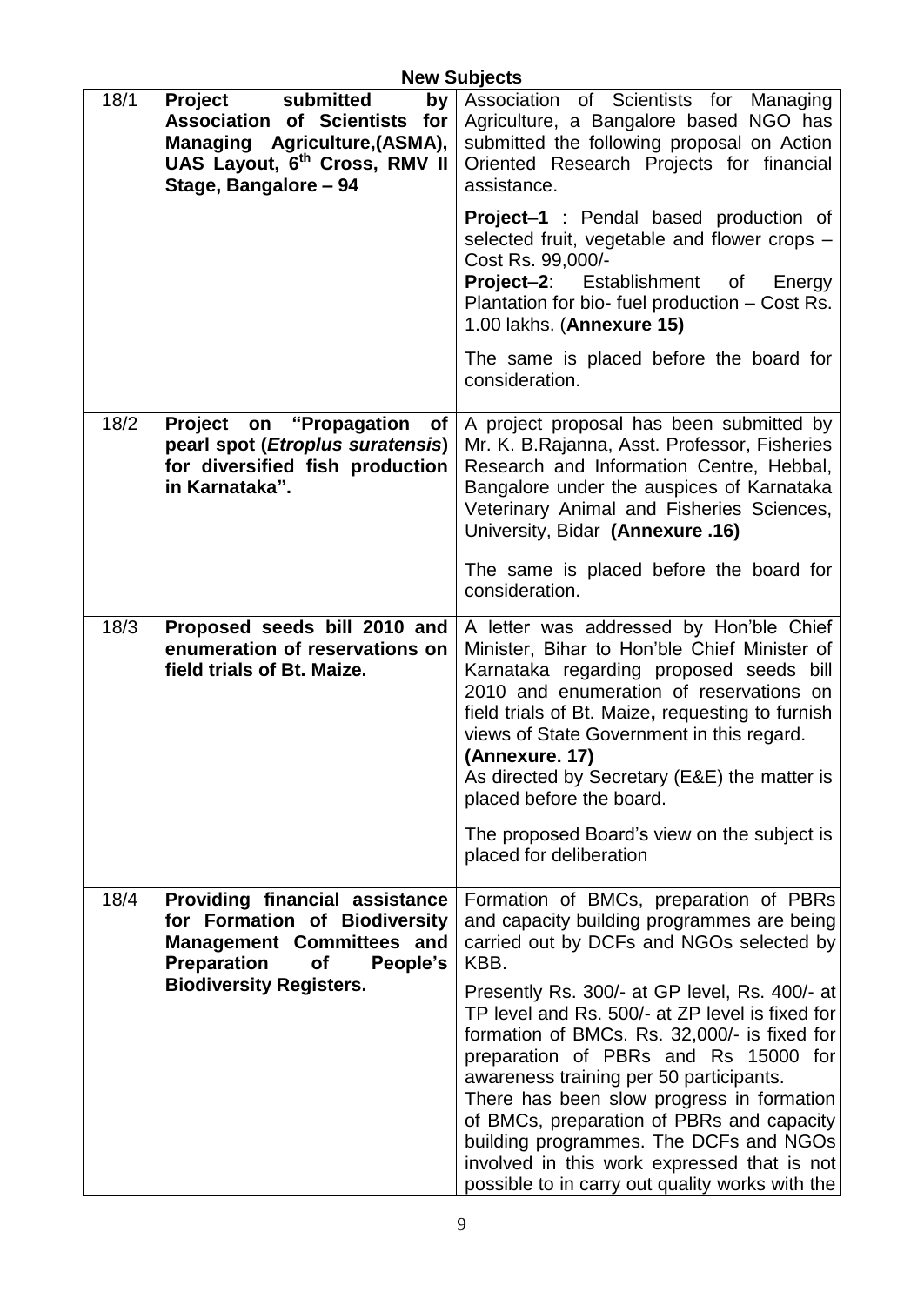|      |                                                                                                                                                                              | low existing rates.                                                                                                                                                                                                                                                                                                                                              |
|------|------------------------------------------------------------------------------------------------------------------------------------------------------------------------------|------------------------------------------------------------------------------------------------------------------------------------------------------------------------------------------------------------------------------------------------------------------------------------------------------------------------------------------------------------------|
|      |                                                                                                                                                                              | Hence it is proposed to enhance the rates as<br>under:-                                                                                                                                                                                                                                                                                                          |
|      |                                                                                                                                                                              | <b>Formation of BMCs</b>                                                                                                                                                                                                                                                                                                                                         |
|      |                                                                                                                                                                              | 1. At GP level - Rs. 1,000/-<br>2. At TP level - Rs. 1,500/-<br>3. At ZP level - Rs. 2000/-                                                                                                                                                                                                                                                                      |
|      |                                                                                                                                                                              | <b>Preparation of PBRs</b>                                                                                                                                                                                                                                                                                                                                       |
|      |                                                                                                                                                                              | Rs. 55,000/- per PBR                                                                                                                                                                                                                                                                                                                                             |
|      |                                                                                                                                                                              | <b>Awarenes Training &amp; Skill Development</b><br>programme                                                                                                                                                                                                                                                                                                    |
|      |                                                                                                                                                                              | Rs 25000/- per training per 50 participants.<br>(Annexure .18.)                                                                                                                                                                                                                                                                                                  |
|      |                                                                                                                                                                              | The same is placed before the Board for<br>consideration.                                                                                                                                                                                                                                                                                                        |
| 18/5 | Proposal for organizing<br>Capacity Building Workshops<br>on Preparation of People's<br>Biodiversity Register for the<br><b>Panchayat Raj Functionaries of</b><br>Karnataka. | The proposal has been submitted<br>by<br>Hon.Director, C.P.R.<br>Environmental<br>Education Centre, Chennai for organizing<br>Capacity Building Workshops<br>on<br>Preparation of People's Biodiversity<br>Register for the Panchayat<br>Raj<br>Functionaries of Karnataka. (Annexure.19)<br>1. Total cost of the Capacity Building<br>Initiative Rs.18.09 lakhs |
|      |                                                                                                                                                                              | 2. Preparation of workshop kit including<br>design and development of booklets,<br>formats, translation into Kannada and<br>technical Consultancy Rs. 1.35 lakhs<br>Grand Total Rs. 19.44 lakhs                                                                                                                                                                  |
|      |                                                                                                                                                                              | <b>Duration 2011-12</b><br>The same is placed before the Board for<br>consideration.                                                                                                                                                                                                                                                                             |
| 18/6 | Financial support to Sahaja<br><b>Samrudha</b><br><b>NGO</b><br>for<br>Geographical indication (GI) of<br>Rajamudi rice.                                                     | Director, Sahaja Samrudha,<br>The<br>a<br>Bangalore based NGO has submitted a<br>proposal requesting for financial support for<br>Geographical Indication (GI) of Rajamudi,<br>rice variety by Sahaja Samrudha NGO in<br>Co-operation<br>with<br>Rajamudi<br>growers<br>association to be formed in parts of Hassan<br>and Mysore districts.                     |
|      |                                                                                                                                                                              | They have requested for a financial support<br>of Rs. 3.00 lakhs for this purpose. .<br>(Annexure .20)                                                                                                                                                                                                                                                           |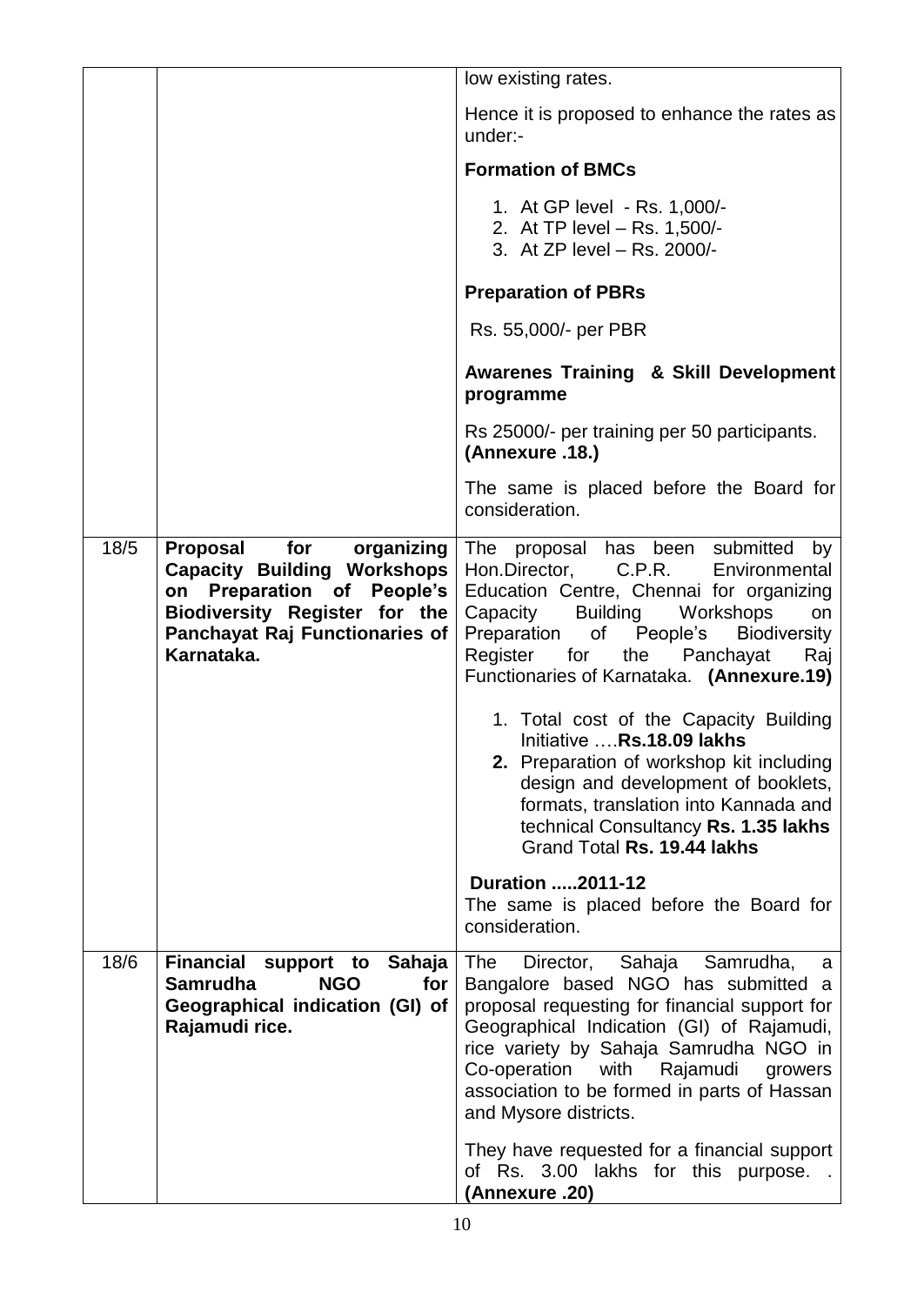|      |                                                                                                                                                                                                              | The proposal is placed before the board for<br>consideration.                                                                                                                                                                                                                                                                                                                                                                                                                                                                                                                   |
|------|--------------------------------------------------------------------------------------------------------------------------------------------------------------------------------------------------------------|---------------------------------------------------------------------------------------------------------------------------------------------------------------------------------------------------------------------------------------------------------------------------------------------------------------------------------------------------------------------------------------------------------------------------------------------------------------------------------------------------------------------------------------------------------------------------------|
| 18/7 | Project proposal on "Genetic<br>diversity studies of the Mango<br>plantation in Kirugavalu village<br>of<br>Malavalli taluk,<br><b>Mandya</b><br>district".                                                  | Dr. R. Nandini, Associate Professor, Dept of<br>Genetics and Plant breeding, UAS, GKVK,<br>Bangalore-65 has submitted a proposal on<br>"Genetic diversity studies of the Mango<br>plantation in Kirugavalu village, Malavalli<br>taluk, Mandya district" (Annexure 21))                                                                                                                                                                                                                                                                                                         |
|      |                                                                                                                                                                                                              | The cost of the project is Rs. 4. 37 lakhs and<br>the same is placed before the board for<br>consideration.                                                                                                                                                                                                                                                                                                                                                                                                                                                                     |
| 18/8 | <b>Project Proposal on "Integrated</b><br>the<br><b>Peculiar</b><br>research<br>into<br><b>Complex</b><br>and<br>the<br>features<br>biodiversity of the Tamarind<br>grove in Nallur - Devanahally<br>taluk". | Dr. R. Nandini, Associate Professor, Dept of<br>Genetics and Plant breeding, UAS, GKVK,<br>Bangalore-65 has submitted a proposal on<br>"Integrated research into<br>the Peculiar<br>features and the Complex biodiversity of the<br>Tamarind grove in Nallur - Devanahally<br>taluk" (Annexure .22)                                                                                                                                                                                                                                                                             |
|      |                                                                                                                                                                                                              | The total cost of the project is Rs.8.45 lakhs.                                                                                                                                                                                                                                                                                                                                                                                                                                                                                                                                 |
|      |                                                                                                                                                                                                              | The same scientist had done the research<br>on the same project with Rs. 3.30 lakhs<br>financial<br>assistance<br>from<br>Karnataka<br>Biodiversity Board for two years (2008-09<br>and 2010-11). Now she has submitted the<br>proposal for extension of the project.                                                                                                                                                                                                                                                                                                           |
|      |                                                                                                                                                                                                              | The proposal is placed before the board for<br>consideration.                                                                                                                                                                                                                                                                                                                                                                                                                                                                                                                   |
| 18/9 | <b>Office</b><br>Karnataka<br>for<br>space<br><b>Biodiversity Board</b>                                                                                                                                      | In view of the shortage space for the officers<br>of KBB, the MD, KFDC Ltd was requested to<br>provide space. Accordingly,<br>Managing<br>Director, KFDC Ltd has provided 825 sq feet<br>in the ground floor of Vanavikas building at<br>rent of Rs. 28 per sq feet and maintenance<br>charge Rs. 3.00 per sq feet. Advance<br>payment Rs. 25,000/- will have to be paid at<br>the time of signing the agreement. In view of<br>the deadline fixed by the KFDC Ltd for<br>signing agreement, I have taken action to<br>accept these conditions which may kindly be<br>ratified. |

#### **Chief Conservator of Forests and Member Secretary.**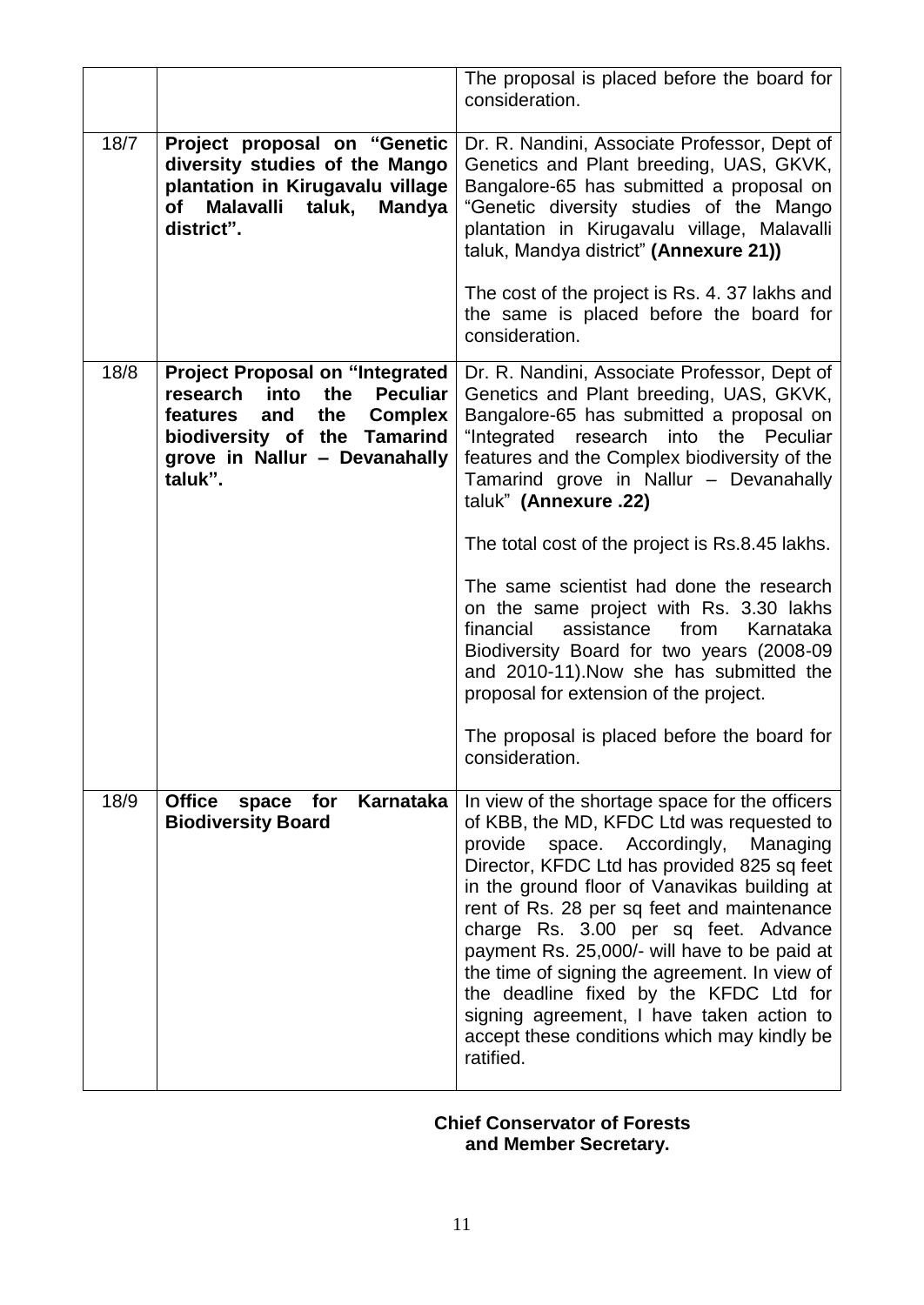### **KARNATAKA BIODIVERSITY BOARD 18 th BOARD MEETING AGENDA**

## **INDEX**

| $\overline{\mathsf{SI}}$ .<br><b>No</b> | <b>Subject</b>                                                                                                                                               | Page<br><b>No</b> |
|-----------------------------------------|--------------------------------------------------------------------------------------------------------------------------------------------------------------|-------------------|
| $\mathbf{1}$                            | Agenda for 18 <sup>th</sup> Board Meeting                                                                                                                    | $9 - 11$          |
| 2                                       | Proceedings of the 17 <sup>th</sup> Board Meeting held on 5/7/2011                                                                                           | $12 - 18$         |
| 3                                       | Action taken on 17 <sup>th</sup> Board Meeting                                                                                                               | $1 - 8$           |
| $\overline{4}$                          | New subjects for 18 <sup>th</sup> Board Meeting                                                                                                              | $9 - 11$          |
|                                         | <b>Annexures</b>                                                                                                                                             |                   |
| $\mathbf{1}$                            | Establishment of Dry Zone Biodiversity Conservation Site networks.                                                                                           | $20 - 21$         |
| $\overline{2}$                          | <b>Protection of Mangroves</b>                                                                                                                               | 22-23             |
| 3                                       | Bt.Brinjal - Bt.Crop                                                                                                                                         | 24-25             |
| 4                                       | Vegetation Mapping by Forest Survey of India                                                                                                                 | 22-23             |
| 5                                       | Removal of some species from the purview of Biological Diversity Act<br>2002 under Section-40.                                                               | 26                |
| 6                                       | <b>Declaring Heritage Sites</b>                                                                                                                              | 27-28             |
| $\overline{7}$                          | <b>Protection of Estuaries</b>                                                                                                                               | 29                |
| 8                                       | Conference of Biodiversity Management Committees in Bangalore                                                                                                | 30                |
| 9                                       | Amendment to Karnataka Tree preservation Act.                                                                                                                | $22 - 23$         |
| 10                                      | Declaration of some river patches as Heritage Site                                                                                                           | 32                |
| 11                                      | Declaration of Sri. Lakshmikantha Swamy,<br>Medicinal<br>Eco-park,<br>Devaragudda (Sri Giri), Padmanabhanagar, Bangalore, as heritage site.                  | 33-34             |
| 12 <sub>2</sub>                         | Project on Conservation and Utilization of Deep water Rice Genetic<br>Resources of the Varada River Course in the Western Ghats of<br>Karnataka.             | 35                |
| 13                                      | Continuous absence of Non official member in Karnataka Biodiversity<br>Board meetings.                                                                       | 36-43             |
| 14                                      | <b>Biodiversity Atlas</b>                                                                                                                                    | 44-45             |
| 15                                      | by Association of Scientists for<br>Project submitted<br>Managing<br>Agriculture, (ASMA), UAS Layout, 6 <sup>th</sup> Cross, RMV II Stage, Bangalore -<br>94 | 46-51             |
| 16                                      | Project on Propagation of pearl spot (Etroplus suratensis) for diversified<br>fish production in Karnataka.                                                  | 52                |
| 17                                      | Proposed seeds bill 2010 and enumeration of reservations on field trials<br>of Bt. Maize.                                                                    | 53-57             |
| 18                                      | Providing financial assistance for Formation of Biodiversity Management<br>Committees and Preparation of People's Biodiversity Registers.                    | 58-59             |
| 19                                      | Proposal for organizing Capacity Building Workshops on Preparation of<br>People's Biodiversity Register for the Panchayat Raj Functionaries of<br>Karnataka. | 60-71             |
| 20                                      | Financial support to Sahaja Samrudha NGO for Geographical indication<br>(GI) of Rajamudi rice.                                                               | 72-82             |
| 21                                      | Project proposal on "Genetic diversity studies of the Mango plantation in<br>Kirugavalu village of Malavalli taluk, Mandya district".                        | 83-88             |
| 22                                      | Project Proposal on "Integrated research into the Peculiar features and<br>the Complex biodiversity of the Tamarind grove in Nallur - Devanahally<br>taluk". | 89-92             |